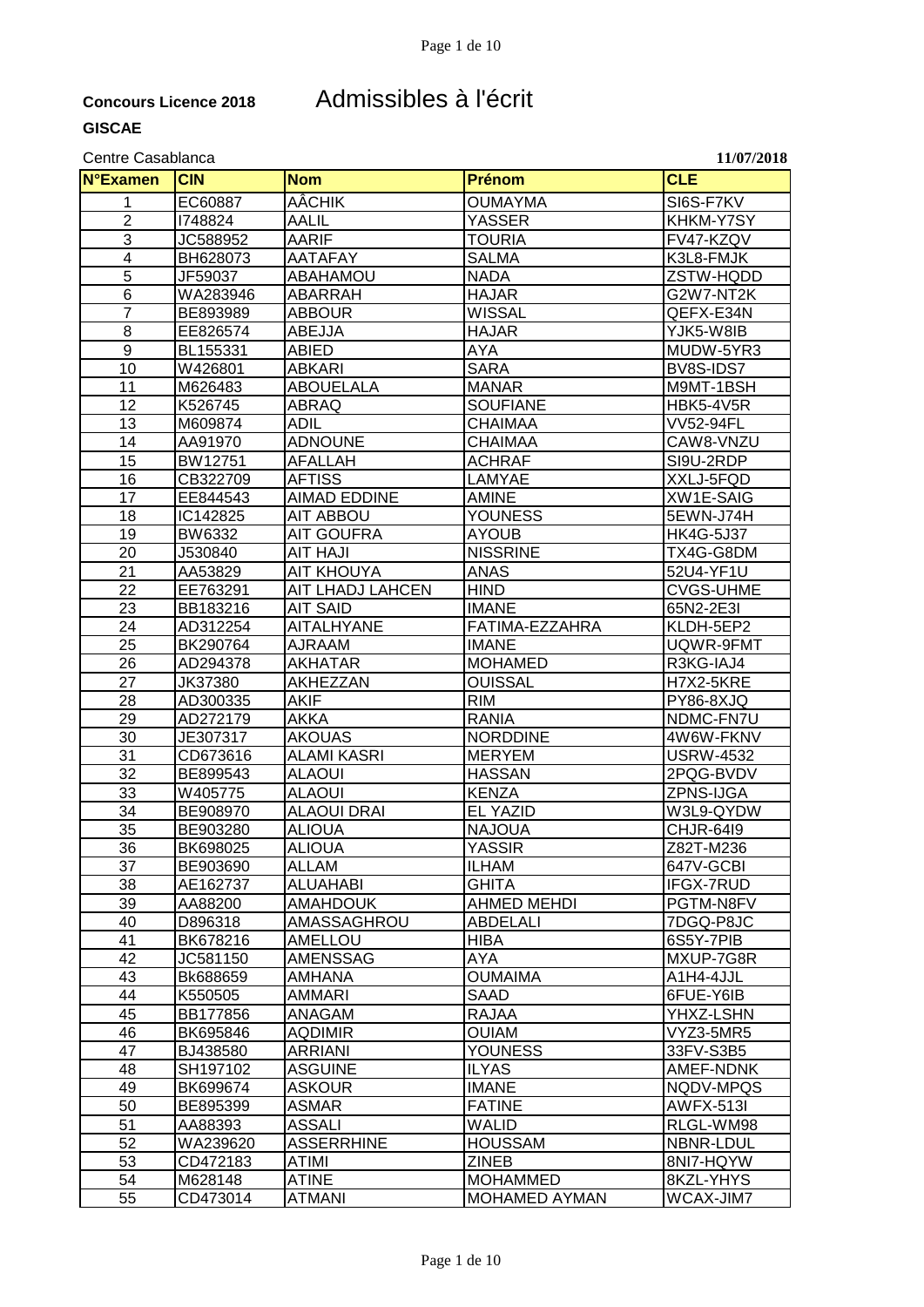## **Concours Licence 2018** Admissibles à l'écrit

| <b>N°Examen</b> | <b>CIN</b>    | <b>Nom</b>                                   | Prénom               | <b>CLE</b>       |
|-----------------|---------------|----------------------------------------------|----------------------|------------------|
|                 |               |                                              |                      |                  |
| 56              | T301289       | <b>ATROUS</b>                                | <b>NOUHAILA</b>      | EQCN-Q2HD        |
| 57              | CD743393      | <b>AYACHE</b>                                | <b>OUMAYMA</b>       | PK2U-1T75        |
| 58              | EE844752      | <b>AYAD</b>                                  | <b>MOHAMED AMINE</b> | PHHK-746W        |
| 59              | P345640       | <b>AZIG</b>                                  | SAMIA                | BJSI-MZ1J        |
| 60              | BK615677      | <b>AZIRAR</b>                                | <b>MAHA</b>          | P8F3-URN9        |
| 61              | WA279028      | <b>AZKOUR</b>                                | <b>SARA</b>          | UIL8-HGWK        |
| 62              | BL150975      | AZZA                                         | <b>HIBA</b>          | DDWY-TYM8        |
| 63              | 1742971       | <b>AZZAHIRI</b>                              | <b>WIJDAN</b>        | 9FAR-KLRA        |
| 64              | AA93093       | AZZAYAKH                                     | <b>MANAL</b>         | <b>JSBT-GLZZ</b> |
| 65              | N432858       | <b>AZZAZ</b>                                 | <b>GHITA</b>         | 9F54-S38S        |
| 66              | AD249164      | <b>AZZEDIN</b>                               | ZAKIA                | GKZZ-TZGQ        |
| 67              | G556103       | <b>AZZOUZI</b>                               | <b>HAKIM</b>         | 1KAK-FMZW        |
| 68              | AA77172       | <b>BAAMAL</b>                                | <b>CHAIMAE</b>       | DMNH-HHHI        |
| 69              | T297483       | <b>BACHIRI</b>                               | <b>BASMA</b>         | IXV4-FNMC        |
| 70              | <b>BW8575</b> | <b>BADI</b>                                  | <b>MOHAMED</b>       | WLG4-C9AL        |
| 71              | BJ446773      | <b>BADIDI</b>                                | AYA                  | 2QP4-M82B        |
| 72              | T294900       | <b>BAGANOU</b>                               | <b>IKRAM</b>         | IDPU-LH67        |
| 73              | D884647       | <b>BAHOUM</b>                                | <b>KARIM</b>         | SHMF-PV5N        |
| 74              | T303604       | <b>BAI-ICHE</b>                              | <b>RACHA</b>         | 1LC5-CBLZ        |
| 75              | M611625       | <b>BAKRY</b>                                 | <b>ASMAE</b>         | 3UMJ-R4YE        |
| 76              | BL155500      | <b>BAKZIZ</b>                                | <b>MUSTAPHA</b>      | KIM1-D5CL        |
| 77              | EE911651      | <b>BARHDADI</b>                              | ZAYNAB               | IXX7-6RYQ        |
| 78              | BB183878      | <b>BASSIM</b>                                | ASSIA                | 4S2P-LYGJ        |
| 79              | WA285485      | <b>BATTY</b>                                 | <b>MAJDOULINE</b>    | IKSX-T885        |
| 80              | CD697691      | <b>BEL QADI</b>                              | OUMAIMA              | ZMQV-378P        |
| 81              | BK684201      | <b>BELAMRAOUAH</b>                           | <b>NAJOUA</b>        | R1HM-LKBH        |
| 82              | AA91082       | <b>BELATIK</b>                               | <b>NOUR EL HOUDA</b> | U9YV-ARS1        |
| 83              | M624917       | <b>BELGUEZZAR</b>                            | <b>AYMANE</b>        | DFPU-Z511        |
| 84              | BK683958      | <b>BELIAMIME</b>                             | <b>HAJAR</b>         | B1UQ-NJ4E        |
| 85              | AS3782        | <b>BELKHADIM</b>                             | <b>AMINA</b>         | XBWE-ZIJE        |
| 86              | F584983       | <b>BELMAHI</b>                               | ADIB                 | SLI4-NV9K        |
| 87              | M626306       | <b>BELRHIT</b>                               | <b>OUAFAE</b>        | EKGH-Y12U        |
| 88              | Y005269       | <b>BEN AMEUR</b>                             | <b>OUMAYMA</b>       | JT7W-P8XN        |
| 89              | JK37509       | <b>BEN ARAB</b>                              | ZIYAD                | V8XZ-5I9Y        |
| 90              | BE887653      | <b>BEN MANSOUR</b>                           | <b>AMINE</b>         | X67X-UCKB        |
| 91              | AD310254      | <b>BENABOU</b>                               | <b>WIAME</b>         | EEMP-9SLL        |
| 92              | AD313984      | <b>BENADDI</b>                               | <b>YASMINE</b>       | 4F9I-3VLP        |
| 93              | Q346370       | <b>BENALLOUANE</b>                           | <b>HOUSSAM</b>       | <b>J45I-J9FR</b> |
| 94              | J521095       | <b>BENDENNOUNE</b>                           | <b>FARAH</b>         | XY2W-H5GE        |
| 95              | CD694374      | <b>BENGEBARA</b>                             | <b>YASMINE</b>       | <b>HGHB-MEXI</b> |
| 96              | AE279916      | <b>BENHADDAR</b>                             | <b>NADA</b>          | LJK1-SZWR        |
| 97              | HH123929      | <b>BENHAIMOUD</b>                            | <b>HAJAR</b>         | 5IS2-IGNM        |
| 98              | A747744       | <b>BENHAMMOU</b>                             | <b>NOUHAYLA</b>      | 3VZ1-JATR        |
| 99              | M600090       | <b>BENHARARA</b>                             | <b>ZINEB</b>         | LJS7-J1VS        |
| 100             | L581375       | <b>BENJABER</b>                              | <b>ISMAIL</b>        |                  |
|                 |               |                                              |                      | LNQ9-H164        |
| 101             | M626229       | <b>BENJAMIA</b><br><b>BENJELLOUN HARZIMI</b> | YOUSSEF              | 4CND-Y7K7        |
| 102             | BK676793      |                                              | ALI                  | J6AU-1G14        |
| 103             | GA226901      | <b>BENKHALIFA</b>                            | SAAD                 | N6SB-A3EC        |
| 104             | BK648718      | <b>BENKHOUYA</b>                             | <b>HAJAR</b>         | GYSM-IEZE        |
| 105             | GK152426      | <b>BENLAHCEN</b>                             | <b>ANAS</b>          | M1HN-6X5X        |
| 106             | WA283148      | <b>BENMIRA</b>                               | AYMAN                | KRAZ-RLV9        |
| 107             | AA69217       | <b>BENNANA</b>                               | <b>ICHRAK</b>        | Z8GY-1PYM        |
| 108             | CD473518      | <b>BENNANI</b>                               | <b>AMINE</b>         | P37K-2CWJ        |
| 109             | BE899287      | <b>BENSOUDA KORAICHI</b>                     | <b>YASSINE</b>       | FBTD-JS8Y        |
| 110             | BW2049        | <b>BENTALEB</b>                              | <b>BADR</b>          | GU7F-LQUZ        |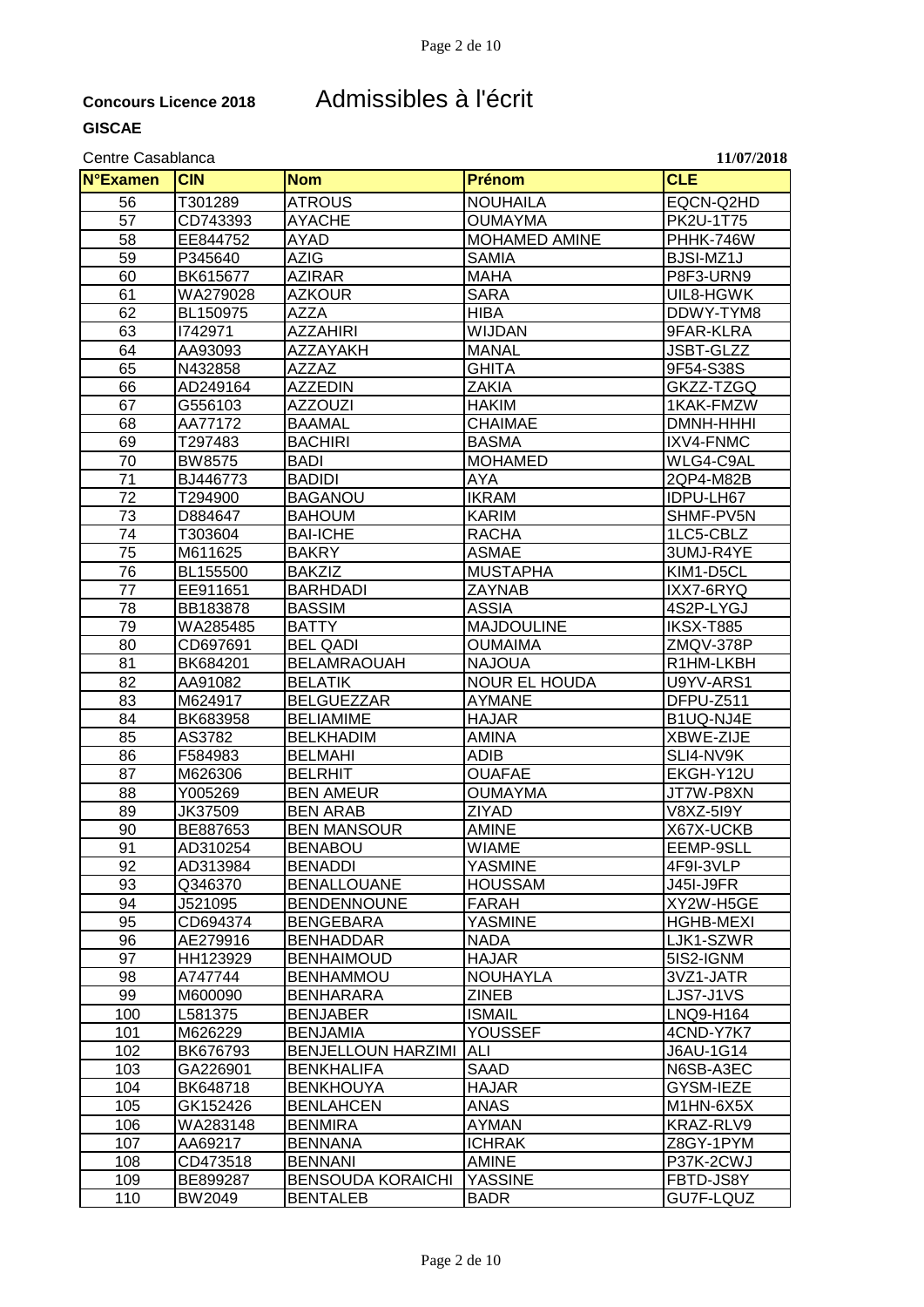## **Concours Licence 2018** Admissibles à l'écrit

| <b>N°Examen</b> | <b>CIN</b>         | <b>Nom</b>                              | Prénom                         | <b>CLE</b>             |
|-----------------|--------------------|-----------------------------------------|--------------------------------|------------------------|
|                 |                    |                                         |                                |                        |
| 111             | HH26805            | <b>BENTAMAR</b>                         | <b>WAFAE</b>                   | 9B53-U2W5              |
| 112             | AE202501           | <b>BERROUG</b>                          | <b>MOHAMED AMINE</b>           | 9WQ5-K5FI              |
| 113             | J501069            | <b>BICHA</b>                            | <b>YASMINE</b>                 | P4W4-W7G8              |
| 114             | AE270991           | <b>BICHRI</b>                           | AYA                            | DRIE-MXZC              |
| 115             | BL150019           | <b>BIDIR</b>                            | <b>WAFAA</b>                   | BQKX-Z45H              |
| 116             | GM213101           | <b>BOUANANI</b>                         | <b>WISSAL</b>                  | 6D6S-T632              |
| 117             | AD310837           | <b>BOUDAD</b>                           | <b>MARIAM</b>                  | U9IF-LYUZ              |
| 118             | BB187935           | <b>BOUDIH</b>                           | <b>ZEINAB</b>                  | <b>HRIB-UGKQ</b>       |
| 119             | AE237126           | <b>BOUHAJBANE</b>                       | <b>CHAIMAE</b>                 | XQDJ-VWZF              |
| 120             | BE888966           | <b>BOUHAMID</b>                         | <b>HOUDA</b>                   | RPD7-ID7X              |
| 121             | AA96995            | <b>BOUJA</b>                            | <b>OMAR</b>                    | GYBD-3UIG              |
| 122             | EE827294           | <b>BOUJAMID</b>                         | <b>OUMAIMA</b>                 | 2KSF-QGEJ              |
| 123             | XA122677           | <b>BOUJID</b>                           | <b>ASMAE</b>                   | 1PRB-9ZVU              |
| 124             | AE176427           | <b>BOUKHARI</b>                         | <b>RIM</b>                     | <b>FWMF-32C3</b>       |
| 125             | K524953            | <b>BOUKOUR</b>                          | <b>TAHA</b>                    | 3ENX-Y1B2              |
| 126             | M618608            | <b>BOUKRINI</b>                         | <b>SAFAE</b>                   | 8PV4-RXJY              |
| 127             | AD304902           | <b>BOULAALA</b>                         | <b>SALAH EDDINE</b>            | D742-ZFFV              |
| 128             | L594683            | <b>BOULAHDOUD</b>                       | <b>BOUCHRA</b>                 | TD89-A8J8              |
| 129             | AE117838           | <b>BOULLOUS</b>                         | <b>JAWHARA</b>                 | 4ZT1-M8RA              |
| 130             | BK632445           | <b>BOURAQADI</b>                        | <b>MOHAMMED</b>                | D9WH-H6ZV              |
| 131             | BL150225           | <b>BOURHIM</b>                          | <b>OUTHMANE</b>                | PD6J-GFKK              |
| 132             | HH181379           | <b>BOUSKOUT</b>                         | <b>CHAIMAA</b>                 | Q4LY-BKLR              |
| 133             | CD743850           | <b>BOUSSOUF</b>                         | MOHAMMED AMINE                 | IAVC-XZY5              |
| 134             | BE882649           | <b>BOUTALEB</b>                         | <b>MEHDI</b>                   | 26H8-ZVQA              |
| 135             | K516193            | <b>BOUTI</b>                            | <b>HIBA</b>                    | YPF5-7XNM              |
| 136             | S791033            | <b>BOUTOUATOU</b>                       | <b>MOHAMED LAMINE</b>          | 9NUT-YKHY              |
| 137             | BW5691             | <b>BOUYZOURAN</b>                       | <b>MERYEM</b>                  | PL1M-NLTU              |
| 138<br>139      | HH75147<br>U200184 | <b>BOUZENDOUFA</b><br><b>BOUZKRAOUI</b> | <b>SOUAD</b><br><b>YOUSSEF</b> | 4CIJ-YI58<br>U7QE-TETF |
|                 | CD741675           |                                         |                                | 9GE7-R4NX              |
| 140<br>141      | EA226231           | <b>BRAHIMI</b><br><b>BZI</b>            | <b>AABIR</b><br><b>MARYEM</b>  | KEZL-9MU9              |
| 142             | BJ441197           | <b>CHAABAOUI</b>                        | <b>AYMANE</b>                  | 8ZHI-T7YT              |
| 143             | BK658466           | <b>CHAHBOUNI</b>                        | <b>KAOUTAR</b>                 | FMUG-ISA3              |
| 144             | EE641204           | <b>CHAIB</b>                            | <b>ANAS</b>                    | EZAE-Q264              |
| 145             | AE136107           | <b>CHAKIR</b>                           | <b>YOUSSEF</b>                 | UWZ6-TTRK              |
| 146             | BE917531           | <b>CHAMCHAM</b>                         | <b>OTHMANE</b>                 | L5RT-FYLR              |
| 147             | GI2000             | <b>CHARIF KHALIFI</b>                   | <b>ZOUBIDA</b>                 | E1ZI-IYEW              |
| 148             | W426374            | <b>CHATRI</b>                           | <b>FATIMAZAHRA</b>             | JJR8-F656              |
| 149             | LC327179           | <b>CHEBLI</b>                           | <b>HADIL</b>                   | 3UB3-W4HI              |
| 150             | AD286380           | <b>CHEIKHI</b>                          | <b>AYA</b>                     | 4K8Q-JGI3              |
| 151             | AE164921           | CHEMAOU                                 | <b>MERYEM</b>                  | 5ECH-JGFN              |
| 152             | AE257557           | <b>CHERKAOUI EL MALKI</b>               | <b>TARIK</b>                   | RNZZ-NNLC              |
| 153             | A746326            | <b>CHOUFANI</b>                         | ABDELLAH                       | 9JMJ-YYYR              |
| 154             | AD309353           | <b>CHOUJA</b>                           | <b>MANAL</b>                   | C3E3-363J              |
| 155             | EE863010           | <b>CHOULLI</b>                          | <b>MOHAMED</b>                 | PU9P-5TM5              |
| 156             | AE275223           | <b>DAHI</b>                             | <b>FAHD</b>                    | WDBH-LV2N              |
| 157             | BK660340           | <b>DANNANE</b>                          | <b>CHAIMAA</b>                 | TNB7-ARXI              |
| 158             | BW1113             | <b>DEHBI</b>                            | <b>ZAINEB</b>                  | IF3K-ABNP              |
| 159             | BE912330           | <b>DERNATI</b>                          | <b>HANAA</b>                   | XAUZ-U6DX              |
| 160             | F568949            | <b>DFAILI</b>                           | <b>ZAKARIA</b>                 | H728-IJFK              |
| 161             | Y 483356           | <b>DIOURI</b>                           | YASSAMINE                      | TNDD-8H95              |
| 162             | BB166156           | <b>DRIF</b>                             | <b>MOHAMED TAHA</b>            | 2FUK-R76Q              |
| 163             | GM216138           | DRISSI EL-BOUZAIDI                      | <b>MOUNA</b>                   | USAX-L2JH              |
| 164             | L644861            | <b>DROURI</b>                           | <b>FANNA</b>                   | 6R3R-6KQR              |
| 165             | CB325610           | <b>ECHARQUI</b>                         | <b>YASMINE</b>                 | ZL5R-5871              |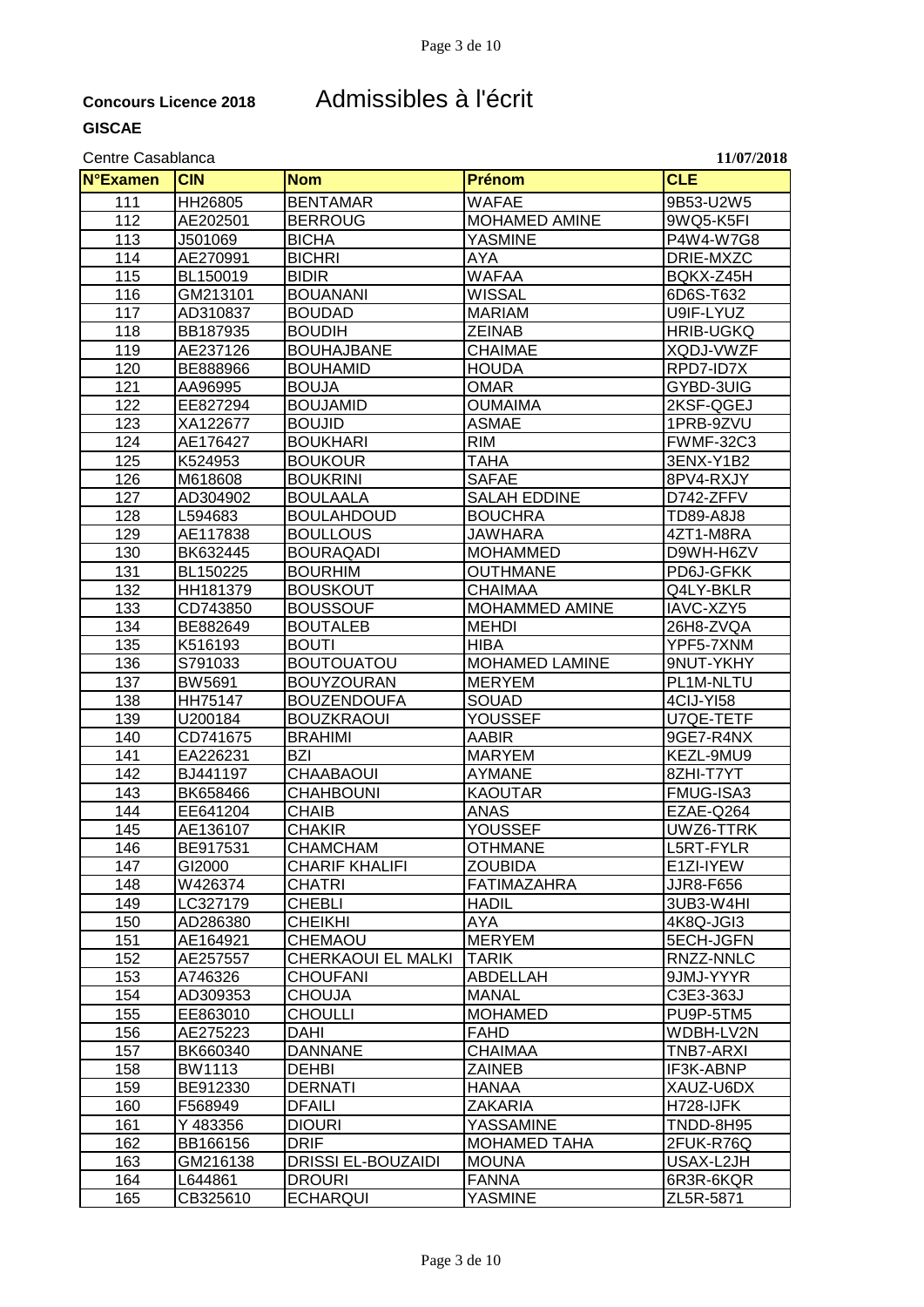### **Concours Licence 2018** Admissibles à l'écrit

#### Centre Casablanca **11/07/2018**

**N°Examen CIN Nom Prénom CLE** 166 | Q339686 | ECHCHAFI | ANAS | LNF2-CUIB 167 | AE274195 | ECH-CHORFY | OUMAIMA | V88S-TJBJ 168 J541229 EDDAHANI SOUHAIL 3YLQ-XXS3 169 BJ464842 EDDARIF FATIMA QXRU-VMZZ 170 I635645 EDDRIOUCH HIBA 7919-LEDR 171 BK692600 EJJABBOUJ SOUKAYNA AVCF-B8HR 172 BK697111 EL AAJI LAMIAA 38WY-Z8JI <u>173 |WA248196 |EL\_ABBASSI |BTIHAL |XJHI-3XDR</u><br>174 |WA248195 |EL\_ABBASSI |WISSAL |XJERPA6-J5WI **EL ABBASSI** 175 J506948 EL AMRANI SALAH EDDINE D1M3-MFTI 176 I743855 EL AMRANI YAHYA S8GC-BRLJ 177 |BE895166 |EL\_ANSARI |NADA | |NADA | |C67D-B3PF 178 | AE237109 | EL ARRAMI | SAMAH | 3IEW-NLZL 179 | AD303468 | EL ATTARI | WIJDANE | X5QQ-49E8 180 BW2770 EL AZIZI KAWTAR 5HSZ-LXAW 181 GA226014 EL BAAJ ANSAM NBQN-NBKM 182 |M618077 |EL BADRAOUI |RIHAB | SZ76-GGLJ 183 |AD306191 |EL BELIDI |CHAIMAE | MKQ1-XAWD 184 | CB326668 | EL BOUNSRI | WIDAD | AJ4D-KV6B 185 | CD643789 | EL BOUZAINI | OUMAIMA | BE7D-3BF8 186 I635673 EL BRINI RAJA K1PP-YU4A 187 |N437774 |EL FAIDI |HOUDA |XQ2Q-2EMF 188 EE652405 EL FAKIR ZINEB ZAN9-E7GV 189 BB161426 EL FARISSI CHADI YU56-9PCF 190 M623692 EL FAROKI MONA NVQJ-58LM 191 J543629 EL FATHI CHAIMA FWNR-853P 192 | CD473763 | EL FELLAKI | LINA | LINA | 1DT8-B554 193 L612513 EL GHAZI OUISSAL TXBP-STJP 194 D827503 EL GHDAICH HAJAR RWTW-VGF5 195 BJ438652 EL GOUZIRI YOUSRA PAMZ-XJBS 196 | L623708 | EL HABTEY 197 | X406387 | EL HAJ BENALI | OUMAYMA | ZLA9-KD6X 198 WA277653 EL HAJOUJI NAJWA 71XL-PRHB 199 AA83453 EL HALI LEILA X2Z4-MMBW 200 GM218900 EL.HAMRI SALMA NMJ8-X1ND 201 AD286931 EL HARCHI HAJAR 3575-9WZI 202 CD643903 EL HAYANI HAJAR C7RY-IMXG 203 BJ457930 EL HAZMIRI HIND MQ5E-89GC<br>204 CB327783 EL HOUMA MANE MANE M1KW-DXG' 204 | CB327783 | EL HOUMA | IMANE | M1KW-DXGY 205 BE898482 EL JADOURI YOUSRA RDTE-XI2F 206 AD311332 EL JAIDI SARA 1CM3-36VS 207 AE280239 EL JAOUI MERIEM VLCR-7G36 208 | K538900 | EL JAWHARI | YOUSSEF | P81R-1TA1 209 BK697864 EL JOUNI OUMAIMA L91G-WAQY 210 T263266 EL KABANI HANANE SNR6-UMWR 211 M626568 EL KADDIOUI MOHAMMED AMINE AL14-8DHA 212 V359444 EL KADDOURI SARA 14FE-NH11 213 X403108 EL KANABI CHAYMAA QNTE-R61S 214 | LA158757 | EL KANFAOUI | IBTISSAME | 1K4M-JCLP 215 MD17789 EL KARROUDI SOUKAINA GM1H-V6P2 216 BE878715 EL KASMI YOUSSEF 9L9S-71EI 217 J516502 EL KHADDACH FAIZA SDMT-7J59 218 AD244635 EL KHAMLICHI SALMA M2U5-2ZGT 219 | Z619003 | EL KHATTABI | FATIMA ZAHRA | RIY2-SVYF 220 BE905664 EL KHAYAT LINA CVSH-PB39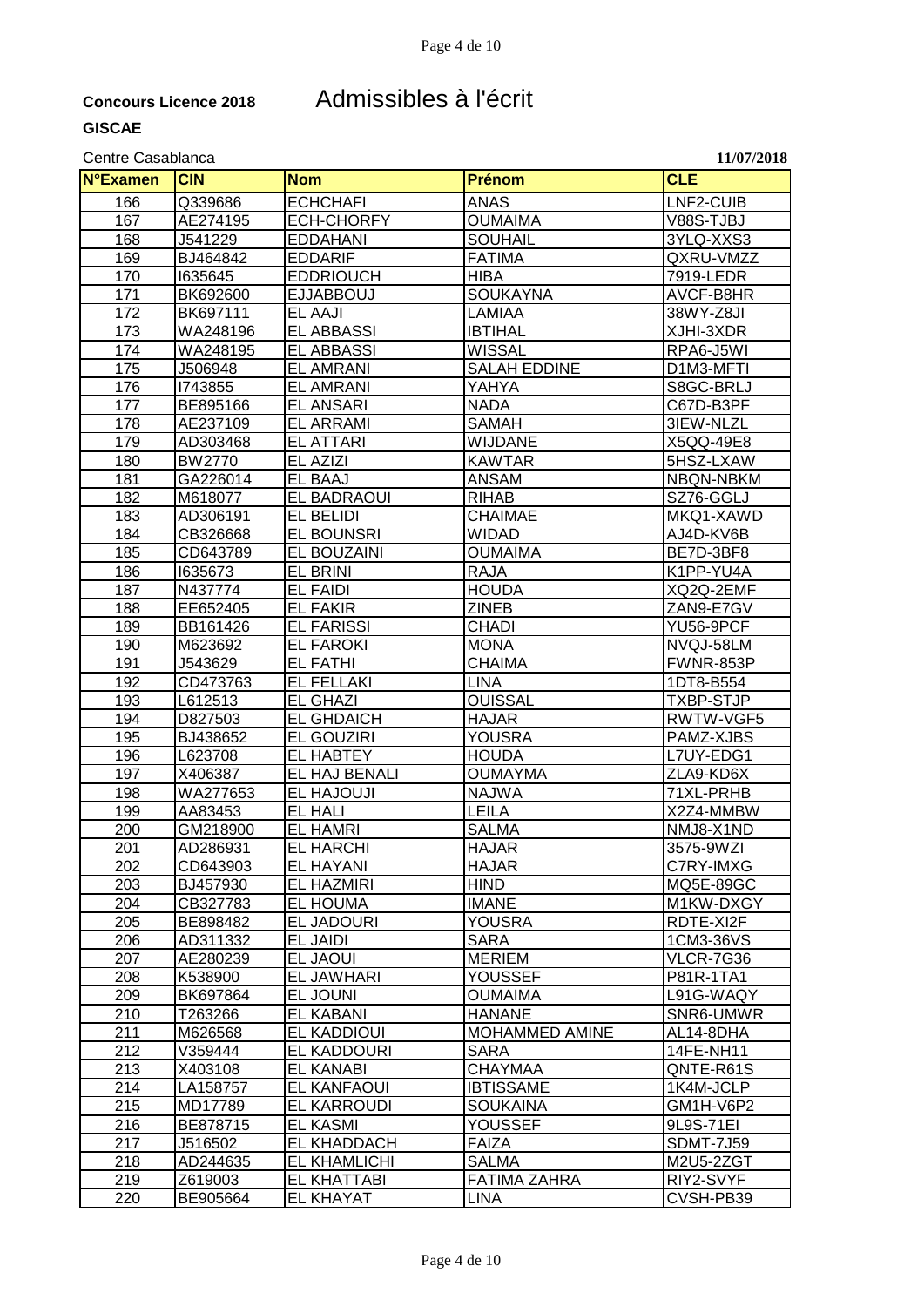## **Concours Licence 2018** Admissibles à l'écrit

| <b>N°Examen</b> | <b>CIN</b>           | <b>Nom</b>                       | Prénom                          | <b>CLE</b>             |
|-----------------|----------------------|----------------------------------|---------------------------------|------------------------|
| 221             | BC9827906            | <b>EL KSAKES</b>                 | <b>MOHAMED AMINE</b>            | K4HN-CR48              |
| 222             | E E620267            | <b>EL MAAYAR</b>                 | <b>MAHMOUD</b>                  | DZJS-EFSH              |
| 223             | BL154640             | <b>EL MAHFOUDI</b>               | <b>MANAL</b>                    | PPUB-AC71              |
| 224             | GI3464               | <b>EL MANSOURI</b>               | <b>MOUNA</b>                    | PHIZ-9S1N              |
| 225             | BB179291             | <b>EL MARDI</b>                  | FATIMA EZZAHRA                  | 6UGC-P2AB              |
| 226             | ID105621             | <b>EL MARINI</b>                 | <b>NISSRINE</b>                 | XHHH-LYYB              |
| 227             | BK645651             | EL MEDDI                         | SIF EL ISLAM                    | 3NWY-7272              |
| 228             | AA69928              | <b>EL MEJANI</b>                 | <b>DINA</b>                     | LMZT-627C              |
| 229             | AA77860              | <b>EL MILKI</b>                  | <b>SALMA</b>                    | 9QZT-66GV              |
| 230             | AE237750             | <b>EL MKADMI</b>                 | <b>KAOUTAR</b>                  | VJQS-WIMV              |
|                 |                      |                                  | <b>SOKAINA</b>                  |                        |
| 231             | AR801596             | EL MOHAJ                         |                                 | DEG1-AVHP              |
| 232             | CD643987             | <b>EL MRAYEJ</b>                 | <b>MAROUA</b>                   | 3MAS-IM73              |
| 233             | AE257792             | <b>EL YAMLOULI</b>               | <b>FATIMA ZAHRA</b>             | BCL3-9L2P              |
| 234             | JT84329              | <b>ELAALLALI</b>                 | <b>RAJA</b>                     | UK5K-WTRX              |
| 235             | J521298              | <b>ELAALLAM</b>                  | FATIMA-ZAHRA                    | <b>KLJJ-6511</b>       |
| 236             | AD310532             | <b>ELÂSLI</b>                    | <b>REDA</b>                     | 9P8Q-G3LV              |
| 237             | AE274745             | <b>ELAZRI</b>                    | <b>HAJAR</b>                    | 79N9-JGF5              |
| 238             | BL 148610            | <b>ELBAALI</b>                   | <b>BASMA</b>                    | SZSB-L732              |
| 239             | BK667367             | <b>ELHARDOUMI</b>                | <b>HANIA</b>                    | D9N9-7J9Y              |
| 240             | Q332468              | <b>ELKHOU</b>                    | <b>AYOUB</b>                    | 8VQS-Y1AE              |
| 241             | BE917134             | <b>ELMOUSTAINE</b>               | <b>JAMILA</b>                   | PIDC-H2JL              |
| 242             | Q346459              | <b>ENNAQADI</b>                  | <b>KAOUTAR</b>                  | SLJZ-PPE5              |
| 243             | T298693              | ER-RAJI                          | <b>HAJAR</b>                    | Z4SU-R4HN              |
| 244             | EE870641             | <b>ERRAMI</b>                    | <b>SAMIA</b>                    | UBJ2-MA9I              |
| 245             | BK671281             | <b>ERRIADE</b>                   | <b>AMINE</b>                    | A11G-SN4R              |
| 246             | HH230445             | <b>ERROUHI</b>                   | <b>HIBA</b>                     | 8TLC-AP93              |
| 247             | AS3790               | <b>ESSAGHI</b>                   | <b>SAAD SAMER</b>               | QLBX-38NJ              |
| 248<br>249      | BE907748             | <b>ES-SATTE</b>                  | <b>MYRIEM</b>                   | N7AI-KYMK<br>YXW8-WIZJ |
| 250             | BK646421<br>WA277194 | <b>EZZEROUAL</b><br><b>FADEL</b> | <b>YASMINE</b><br><b>MARYEM</b> | <b>IUKA-TTTX</b>       |
| 251             | 1635660              | <b>FAHIR</b>                     | <b>SALMA</b>                    | ZE9G-FTX1              |
| 252             | 1722778              | <b>FAIK</b>                      | <b>IMANE</b>                    | VB4I-XFQ3              |
| 253             | JE306012             | <b>FALOUSSE</b>                  | <b>MOHAMED YASSER</b>           | 5M4A-T4I5              |
| 254             | TA149949             | <b>FATIHI</b>                    | ABDELLAH                        | P7QB-38RM              |
| 255             | BJ461228             | <b>FEKKAR</b>                    | <b>WIAM</b>                     | 11X7-711E              |
| 256             | CD642911             | <b>FERICHA</b>                   | <b>AYOUB</b>                    | $256I-RAIM$            |
| 257             | J543077              | <b>FISSRIRI</b>                  | <b>IKRAM</b>                    | RC5E-2U8Z              |
| 258             | CB328758             | <b>FRIHA</b>                     | <b>MERYEME</b>                  | 6HWG-SYHJ              |
| 259             | BJ458895             | <b>FROUH</b>                     | <b>OUMAIMA</b>                  | SRQZ-R8RM              |
| 260             | EE648787             | <b>GAOUGAOU</b>                  | <b>ICHRAK</b>                   | GEFZ-P53K              |
| 261             | BE904589             | <b>GHAFDY</b>                    | <b>SALMA</b>                    | <b>GKFK-YJKF</b>       |
| 262             | GI1387               | <b>GHAOUZY</b>                   | <b>AFAF</b>                     | JZL4-W2IJ              |
| 263             | CD515641             | <b>GHARIB</b>                    | <b>FADOUA</b>                   | AKA8-UJAU              |
| 264             | AA65894              | <b>GROUM</b>                     | <b>MERYAM</b>                   | C8P8-FW3J              |
| 265             | BL131636             | <b>GUESSOUS</b>                  | <b>YOUNES</b>                   | DCJZ-BPIZ              |
| 266             | AE280864             | <b>HABBOUN</b>                   | <b>SOUFIANE</b>                 | P3VQ-TN4G              |
| 267             | BE908720             | <b>HAFID</b>                     | ASMAA                           | 553K-WIPV              |
| 268             | AA88532              | <b>HAFSI</b>                     | <b>MARWA</b>                    | SMNE-5ZE4              |
| 269             | AA76982              | HAKAM                            | SOUNDOUSSE                      | HG9L-4CCL              |
| 270             | J529751              | HAKIM                            | <b>KAWTAR</b>                   | DLZ5-476Z              |
| 271             | <b>BW9265</b>        | <b>HALLOUMI</b>                  | <b>SAFAA</b>                    | MI8F-KE2L              |
| 272             | BB176428             | <b>HAMDOUN</b>                   | <b>HANANE</b>                   | <b>H4RT-93N4</b>       |
| 273             | WB198289             | <b>HAMDOUNI</b>                  | <b>IMANE</b>                    | D7P1-LLPT              |
| 274             | IZ3101545            | <b>HAMIDOUCH</b>                 | AYA                             | Y5NZ-EFFZ              |
| 275             | T303425              | <b>HAMROUCH</b>                  | ARWA                            | SR1J-6HBQ              |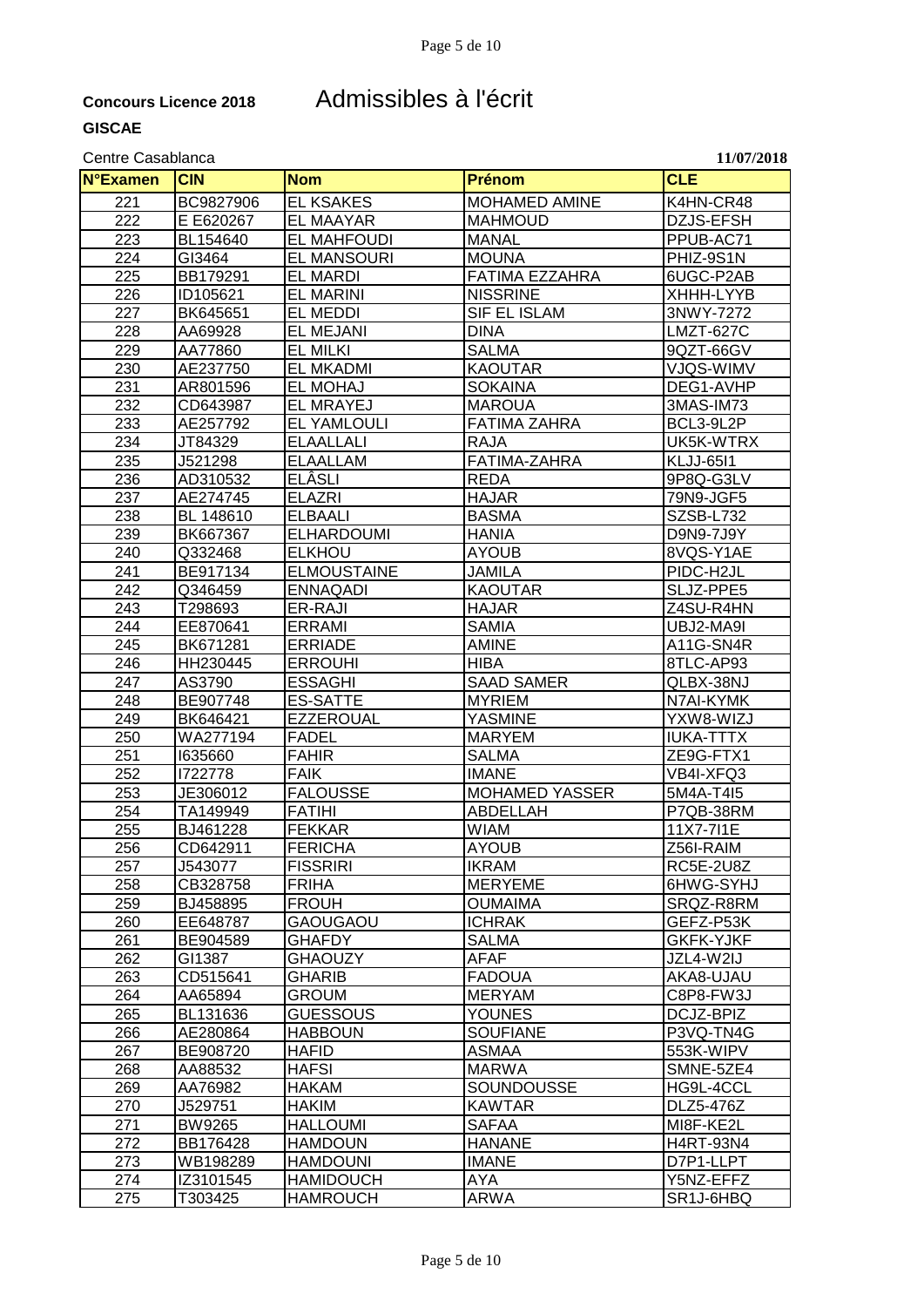### **Concours Licence 2018** Admissibles à l'écrit

#### Centre Casablanca **11/07/2018**

**N°Examen CIN Nom Prénom CLE** 276 AD309033 HANIFI HIND 145U-PPMN 277 EE812594 HAOUACH FAIZA KV2E-W5NB 278 |M627480 |HAQABI | OTHMAN | 8X85-K58V 279 AA84508 HAQI MOHAMMED TAHA E5TD-GM2P 280 CD676193 HARANDOU SALMA 4T3K-5TST 281 BK643579 HARIM | OUISSAL | 5UMB-QXSN 282 |U199434 |HARRAR | |ZAKARIAE | |N8G9-IIW9 283 BB181841 HASMI CHAIMAE 6Y3V-FBPK 6GH1-S2A4 285 CD703163 HEDDOUN MOHAMMED TAHA 7DR4-3JIH 286 |T303936 |HIJAB |ZAYNAB |B2WP-V84U 287 |BM35622 |HILALI |HIND | |6QFG-A14E 288 CD694418 HMAMI KENZA WTYC-HYPY 289 |EE932452 |HOSNI |IDRISS |TGUM-M27S 290 M615025 HOUMSI HALA 2MCS-EJZU 291 CB328734 HOURRI HIBA ZUAS-FB53 292 |AD300427 |IAAZZA | SAFA | SAFA | 9PCI-7E7I 293 | JC611043 | IBBICH | SALMA | A8DI-ZA94 294 MA149851 IBNALFAKIH DOHA LT2S-MDTY 295 Q344326 IDAM AMINA 42D8-CXSJ 296 CD644187 IDRISSI IBTIHAL 4QPN-6QRY 297 X377283 IHOURANE CHAYMAA IVLI-PC9B<br>298 EB195967 IJJOUANE SAFA TOYN-1Y2 298 EB195967 IJOUANE SAFA TQYN-1Y28 299 BK684672 JABER LINA KYUT-2M97 300 BB186200 JAFRI HAFSA V1YX-7P9Q 301 BJ469230 JAMAL ASSIA 4JME-93QG 302 | T270232 | JBARA | SAAD |HU1A-2IC9 303 CD644371 JKAOUA OTHMANE 2WG8-FQ6E 304 WA284496 JOUBBI SALMA JFWR-72RG 305 W437813 JOURANI ASMAA V23P-4XAE 306 BJ459432 KABILA YOUSRA THSW-QNQ3 307 |AD258863 |KADA |AHMED\_ADAM |UPXI-BL5T<br>308 |AA79606 |KADIRI |YOUSRA |IS1F-96SD 308 |AA79606 |KADIRI |YOUSRA |KIT-96SD 309 L644334 KAJEIOU KAOUTAR 65TL-2VA7 310 CB328979 KERDAD HAFSA NI4E-RZTT 311 EE866225 KHAYI SOUHAILA E67S-FM4D 312 T297316 KHEDDAJ FATIMA-EZ-ZAHRA 2HBT-NBE1 313 AD269694 KHETTABI | OMAR | 8GJ1-KE18 <u>314 |BB176778 |KHMASSI | |SALMA | |4149-3XKE</u><br>115 |BB192403 |KIZZI | |IMANE | |6EJC-IL8R 315 BB192403 KIZZI | IMANE | 6EJC-IL8R 316 CD741449 KROUM HAMZA WKQH-HZPV 317 CN38366 LAAJAL ZINEB ATBX-Y49Z <u>818 |BE908868 |LAALJI | |NADA | |H72M-AW62</u><br>119 |T287965 |LAANABA | |HAFSSA |2W8M-ILUK 319 T287965 LAANABA HAFSSA 2W8M-ILUK 320 AD308615 LAASIRI AYA 1VAB-YBBQ 321 Q348049 LAASSIRI SOUKAINA QDJR-1ZAH 322 EE647830 LAAZIRI SOULAIMANE IL6F-6SZL 323 BE910107 LACHGUER FATIMA-ZAHRA TY5Z-D29Y 324 CD472629 LACHQAR YOUSSEF DNW2-5IPF 325 BB182330 LAHCHIR KARIMA 1FK1-U6RP 326 |CB316141 |LAHHAB |SALMA |HV5P-3Q1N 327 Q327571 LAHJEL NADA VBA6-JAAF 328 BE894581 LAHKIM RANIA 9LS4-GH6B 329 WA285339 LAKRAFI YASSINE JXML-JPCY 330 EE904554 LALAOUI KAMAL ASMA VM8U-IJZE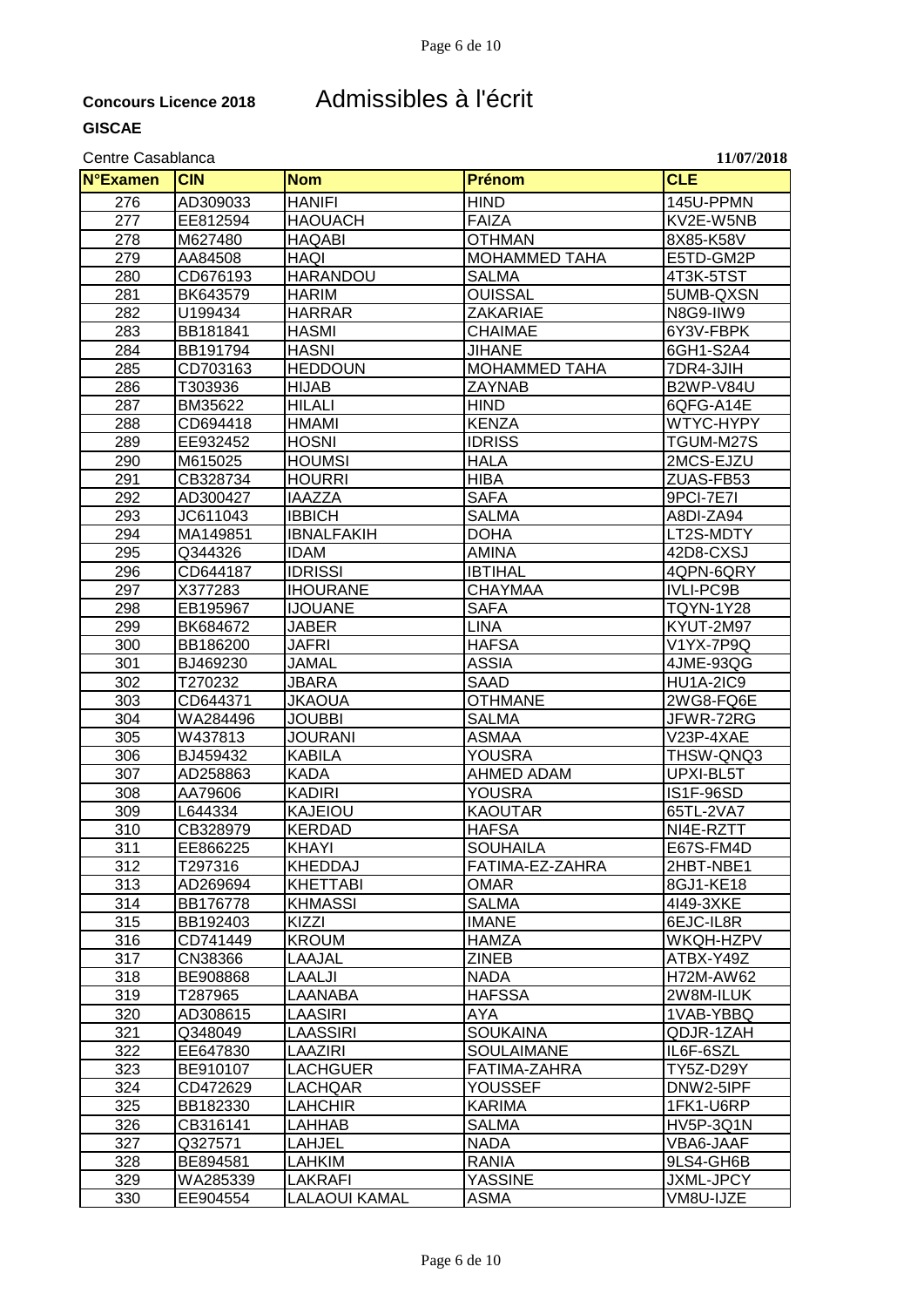### **Concours Licence 2018** Admissibles à l'écrit

#### Centre Casablanca **11/07/2018**

**N°Examen CIN Nom Prénom CLE** 331 |L721492 |LAMZIHRI |KAWTAR |CL1S-BY6Z 332 HH63522 LARGOU IMANE 332 HH63522 333 BE907755 LAYAD MERIEM LS9R-8C4V 334 |BK635583 |LEBBAR |KAWTAR |NV1B-YLS1<br>335 |J525480 |LEHYANTI |MOHA<u>MED\_AMINE |PD8X-P9S4</u> 335 J525480 LEHYANTI MOHAMED AMINE PD8X-P9S4 336 HH122001 LEMKHOUDEM SALMA KFLS-7ITT 337 WA279580 LEZGHAM ZAKARIA QXCI-9W2H 338 |1743026 |LIASSI |SALMA |YXNV-ERGY<br>339 |AA94925 |LKHOYAALI |OUSSAMA |JP3V-DPGU JP3V-DPGU 340 N429256 LOKRAMLI CHAIMAA KYCA-EGZW 341 |M570849 |LOUKILI |CHAMA | |E7IS-PG1Q 342 |BE904493 |LOUKILI |INASS | DIMT-4QYB 343 AD305526 LOUNAISSI RIM 5YN9-L8I3 344 **BJ462209 MAACHE ASMAA** X9FY-I4Q6 345 LA178244 MAATAOUI HAJAR ERFR-Z4EL 346 BJ462777 MACHI MERIEM 6YEW-7L2I 347 |EE911002 |MADAK | MERIEM | 73T7-72ER 348 AE274981 MADANI MOUNA CJ25-9QF4 349 BJ464326 MAHBOUB ZINEB FY88-7CIU 350 | Q331494 | MAHDAR | IMANE | SB6A-YEK3 351 Q335806 MAIDA ASSIYA SMPC-QK7L 352 M628497 MAKBOUL MANAL DF9H-7NGI 353 BB172366 MAKBOUL MARYAM 3PIS-RYUD 354 I728500 MANSOURI YOUSRA 5CDF-B44A 355 BB167626 MARDI OUSSAMA NHYG-6X6N 356 JE312062 MARGAL MERIEM TPIS-X5C3 357 IC141123 MARGHADI SOUKAINA VCQT-S4QR 358 BE898191 MARHFOUR HOUDA WXMJ-X813 359 EE640364 MAROUANE FARESS DZY6-F8E9 360 IB245576 MARROUK SANA 8RGH-655V<br>361 IEE766882 MCHICHI IMANE IMANE F1IR-JYN2 361 | EE766882 | MCHICHI | IMANE | HT1IR-JYN2 362 |BK697026 |MDAFAI |KAOUTAR |SFTI-VUIT 363 |CD675879 |MECHCHAT |ZINEB |FU9K-YQXM 364 |AD312156 |MEFTAH | |SARA | |RFBC-VQ9X 365 WA280577 MEKKAOUI AYA R29K-T16Y 366 HM621566 MEKOUAR ZINEB PSSP-S5MV 367 D859151 MENHICH HATIM 9BJ3-N1UW 368 |BE901389 |MENJILI |KENZA |KENZA |TR3B-3U6A 369 CD474793 MENOUAR CHAIMAE HZ8M-JGCM 370 BL143827 MIKOU ABLA CITW-1QMQ 371 BJ463698 MNI HASNAA MPHJ-ZICG 372 M629090 MOKSSITE FERDAOUSS K3I6-SKKS 373 L642247 |MONIRI | |NOUHA | |U6TM-UK39<br>374 | BL156446 |MORTAJI | |SALMA | |ED5B-ECL2 374 BL156446 MORTAJI SALMA ED5B-ECL2 375 BK663955 MOUAFFAK |YASSINE | 139T7-TSJV 376 BE874846 MOUHDI MOHAMED REDA YGNW-PRJT 377 J541375 MOULAHI EL MEHDI C3W6-TQY3 378 | J529970 | MOULFRIS | SAMIHA | L2TQ-C7I8 379 BJ463575 MOUNIB YOUSRA 23HZ-TT5M 380 WB196289 MOURAD IMANE ZLPY-MSUJ 381 BE871656 MOURID DOUNIA TYQJ-EY3Z 382 BH632199 MOUSSAOUI |ASMAA |I5QZ-REGW 383 |W439752 |MOUTAOUALI |LOBNA |AYKU-XCHN 384 |I729849 |MOUTAOUKIL |ILIASS | VSP6-KJMN 385 BB184198 MOUTARAJJI OMAIMA 8BQL-38P5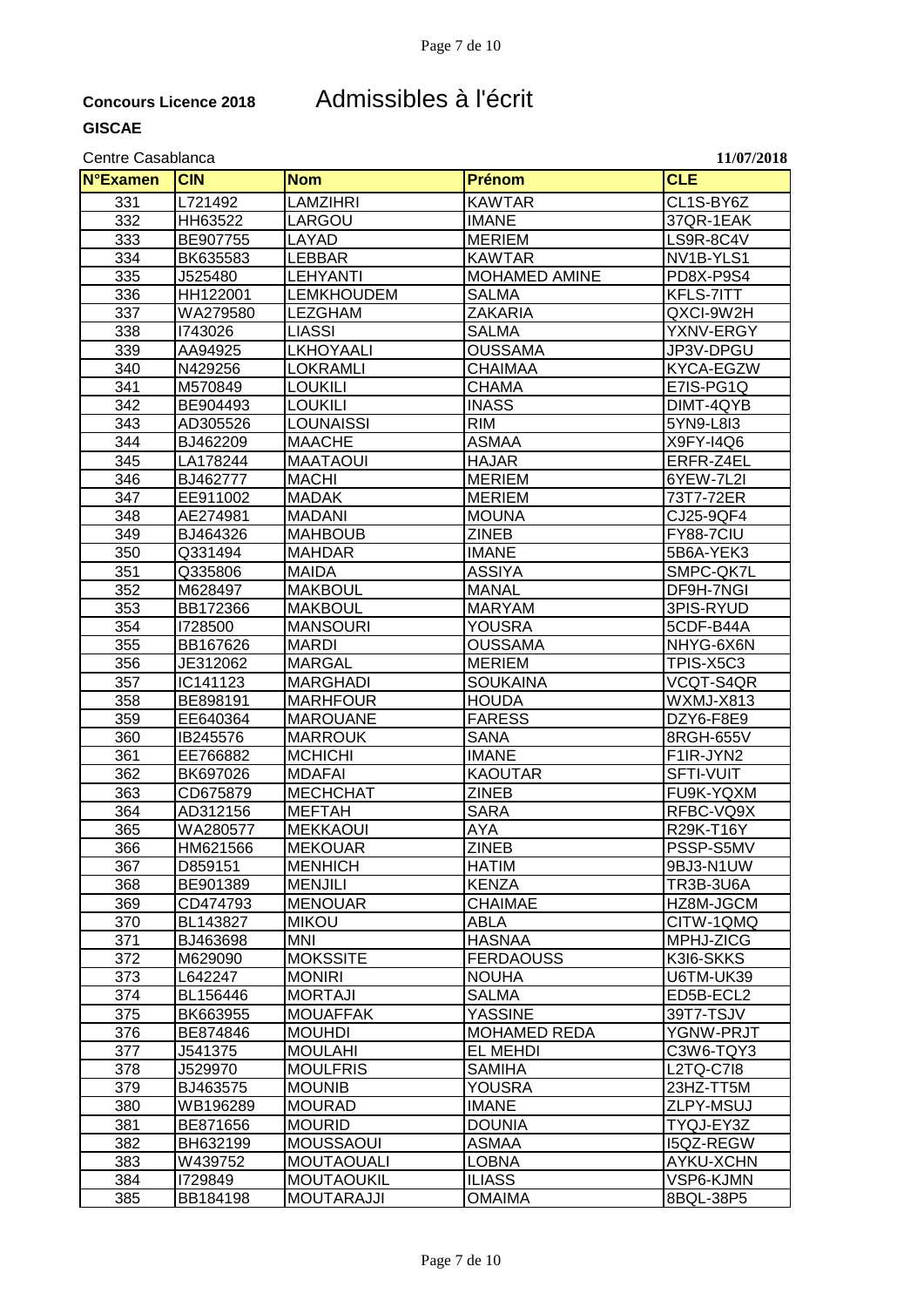## **Concours Licence 2018** Admissibles à l'écrit

| <b>N°Examen</b> | <b>CIN</b>           | <b>Nom</b>                    | <b>Prénom</b>                | <b>CLE</b>             |
|-----------------|----------------------|-------------------------------|------------------------------|------------------------|
| 386             | 1634903              | <b>MOUZEYAR</b>               | <b>BOUTAINA</b>              | XX3U-1Q97              |
| 387             | EE766793             | <b>MRINI DOUNIA</b>           | <b>AHMED</b>                 | 637I-J7F7              |
| 388             | D858593              | <b>NABOULSSI</b>              | <b>CHAIMAE</b>               | <b>RCFF-RWES</b>       |
| 389             | D899482              | <b>NACHIT</b>                 | <b>CHADA</b>                 | FRUJ-M3SU              |
| 390             | CD717070             | <b>NAFIE</b>                  | <b>NADA</b>                  | 7PHN-M6EJ              |
| 391             | BK687018             | <b>NAJAH</b>                  | <b>SIHAM</b>                 | G952-PZBP              |
| 392             | AA91754              | <b>NAJI</b>                   | AYA                          | NEB1-QBIU              |
| 393             | <b>BW9372</b>        | <b>NAJIMI</b>                 | <b>NABILA</b>                | T4PC-5L9Q              |
| 394             | EE828537             | <b>NAMEZ</b>                  | <b>HIBA</b>                  | XQ1A-GB3A              |
| 395             | BE910502             | <b>NOREDDINE</b>              | <b>AYMANE</b>                | 6FM6-RBP9              |
| 396             | A748447              | <b>OUADNOUNI</b>              | <b>INESS</b>                 | BKWQ-EQXD              |
| 397             | J541755              | <b>OUAHBI</b>                 | <b>NAJOUA</b>                | 28VE-GXD5              |
| 398             | W437598              | <b>OUAHROUY</b>               | <b>SOUKAINA</b>              | MERR-Q2JT              |
| 399             | Q340715              | <b>OUAMALICH</b>              | <b>NAJLAA</b>                | 93QZ-7ZVS              |
| 400             | BW13275              | <b>OUARAFANA</b>              | <b>YASMINE</b>               | GXFM-4ZJZ              |
| 401             | AE152043             | <b>OUAROS</b>                 | <b>OUMAIMA</b>               | U95D-64K5              |
| 402             | HH245651             | <b>OUARZAQ</b>                | <b>NADA</b>                  | IS8J-FEQC              |
| 403             | BK704798             | <b>OUAZZAA</b>                | <b>OUMAYMA</b>               | MIIX-28KP              |
| 404             | AA90897              | <b>OUAZZANI CHAHDI</b>        | <b>ZINEB</b>                 | G6EI-DDSJ              |
| 405             | L624539              | <b>OUBOUCETTA</b>             | <b>AYA</b>                   | Y77X-C6V1              |
| 406             | TA149015             | <b>OUDAH</b>                  | <b>REHAB</b>                 | 3KZ4-WIMT              |
| 407             | IB247050             | <b>OUDICH</b>                 | <b>CHAYMA</b>                | L34L-BBRX              |
| 408             | AA89840              | <b>OUQLANI</b>                | <b>FATIMA ZAHRA</b>          | <b>UKRE-1T27</b>       |
| 409             | BK706055             | <b>OUSRHIRE</b>               | ABDERRAHIM                   | PKPV-6NRW              |
| 410             | M569173              | <b>OUSSIDHOUM</b>             | FATIMA-EZZAHRA               | JPLE-7TXT              |
| 411             | AA79861              | <b>QADOURI</b>                | <b>WIAM</b>                  | PL2Z-WJK8              |
| 412             | QB38631              | <b>RACHDIA</b>                | <b>NAOUFALE</b>              | JM7H-5YPC              |
| 413             | V335464              | <b>RACHIDI</b>                | <b>MAHMOUD</b>               | ZQ9G-WJ8H              |
| 414             | BJ448139             | <b>RADI</b>                   | <b>MOHAMED YASSINE</b>       | 4VAW-MYBW              |
| 415             | G745123              | <b>RAHAL</b>                  | <b>MOUNA</b>                 | WKUI-V1MM              |
| 416             | BK697123             | <b>RAHMOUN</b>                | <b>CHAIMAA</b>               | L1U1-RN93              |
| 417             | Q339429              | <b>RAITEB</b>                 | <b>SAFAA</b>                 | 2WDF-Q9ES              |
| 418             | BK286616             | <b>RAKI</b>                   | <b>ZINEB</b>                 | <b>FI5K-F22H</b>       |
| 419             | Q330330              | <b>RAOUIA</b>                 | <b>NABILA</b>                | <b>BBGV-XNXG</b>       |
| 420             | G750959              | <b>RAS</b>                    | <b>KAOUTAR</b>               | 5EJA-KBCN              |
| 421             | EE925280             | <b>RBIAI</b>                  | <b>CHAIMA</b>                | FHVC-9WE5              |
| 422             | AD244475             | REHALI                        | LAMIA                        | G6C7-J5SF              |
| 423             | G745200              | <b>REZGAOUI</b>               | <b>ABIR</b>                  | MLCW-KMMZ              |
| 424             | BL142400             | <b>REZOUK</b>                 | <b>SELWA</b>                 | LENA-BXC7              |
| 425             | WA288028             | <b>RHAZALI</b>                | <b>SAFAA</b>                 | PWWE-9T6X              |
| 426             | BE912628             | <b>RHERIB</b>                 | <b>HANANE</b>                | HQQQ-3VAU              |
| 427             | M618434              | RHLALOU                       | <b>KHADIJA</b>               | ZQ3V-CX8S              |
| 428             | HH75956              | RHOJDAMI                      | <b>FARAH</b>                 | 25TF-4LHK              |
| 429             | AD311383             | <b>RHOUMDANE</b>              | AYA                          | Y5XN-DD2I              |
| 430             | AE291465             | <b>RIZKI</b>                  | <b>CHAIMAE</b>               | 2Q4T-EGX8              |
| 431             | BB184383             | <b>RIZKI</b>                  | <b>SAFAA</b>                 | PBNX-DHHY              |
| 432             | M611269              | <b>ROCHDY</b>                 | <b>IMANE</b>                 | S7JC-IP94              |
| 433             | T297705              | <b>ROKKI</b>                  | <b>SALMA</b>                 | LF24-LD35              |
| 434             | CB330408             | <b>ROKY</b>                   | <b>WISSAL</b>                | VLL6-MXI3              |
| 435             | HH124145             | <b>ROUBI</b>                  | <b>RIM</b>                   | TEQT-AI4X              |
| 436<br>437      | JT68050              | <b>RQIBI</b><br><b>RYACHI</b> | FATIMA EZZAHRA               | HW2V-62TR              |
| 438             | LF57002<br>G1723     | <b>RYAHI</b>                  | <b>IMANE</b><br><b>MEHDI</b> | W4LR-KNF9<br>5NZI-PAXP |
|                 |                      |                               |                              |                        |
|                 |                      |                               |                              |                        |
| 439<br>440      | BJ462427<br>BL158888 | <b>RZIKI</b><br>S'GHAYRON     | AYA<br>SAAD                  | X9F6-Z96K<br>JE8D-UEL1 |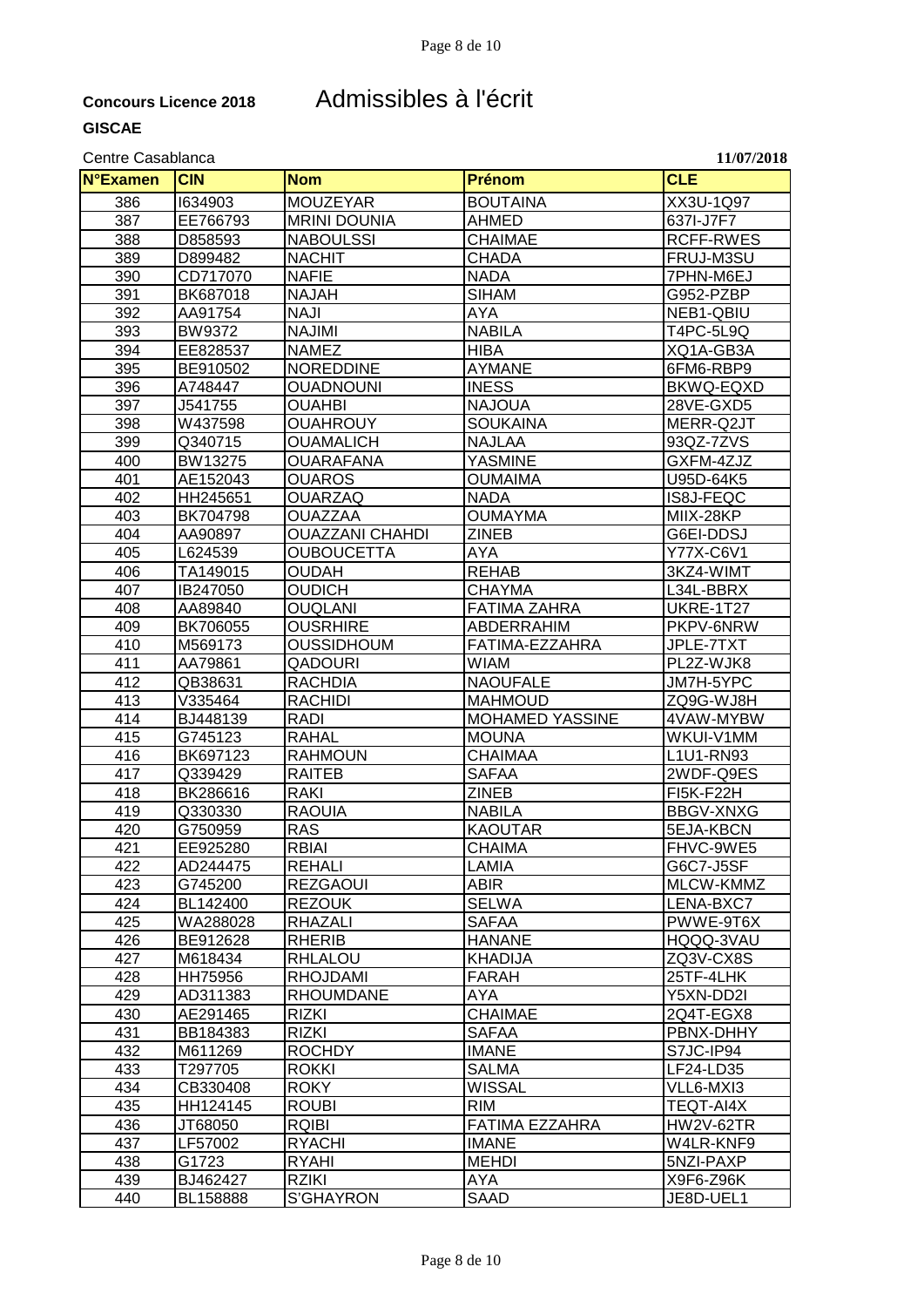### **Concours Licence 2018** Admissibles à l'écrit

#### Centre Casablanca **11/07/2018**

**N°Examen CIN Nom Prénom CLE** 441 WA278453 SAAD ZAINEB 3RVJ-M5GC XA129959 SAADANI ANASS 6WF7-QP8T 443 BE891295 SABEK ZINEB FV4X-6RG3 444 AE254016 SABIR NOUHAILA BPYC-YY1E 445 | Jk41215 | SADIK | AISSA | ILFN-Z7PG 446 |BK631787 |SADOUNE |IMANE |25V6-CB71 W387663 SAFI-EDDINE YASSER H9J2-JNXS BL140718 SAHBAOUI IMANE ZA1L-X3RV M619836 SAHLA IBTISSAM 94Q5-FQ48 EE792599 SAI ILHAM Y1DN-B9LX X406677 SAIRA HOUDA 8V33-E4H7 M626852 SAISSI HASSANI JAAFAR 5HFS-NW8V AA84450 SAKHI RANIA CCIW-CGIT 454 |BW3048 |SALAKA | |HANAA | |R8W7-EFZA BW7812 SALIH LAMIAE TM74-I8VV 456 |BK696351 |SANNAKY | |IBTISSAM | |IIMH-RPHL G750860 SARDI NIHAD CCGJ-55EA 458 | CD657321 <u>| SBAI | ROKIA</u> | ROKIA | ZUMZ-JVN7 M626752 SBIKI HAJAR PS15-Z7UF AA67306 SEBTI KENZA KAUJ-XN8C N418772 SEDDIKI FATIMA EZZAHRA NT8E-XRV4 <mark>162 SEHLI NOUHAILA TYJH-8ZTN NOUHAILA</mark> TYJH-8ZTN<br>1494 SEKKA SEKKA SEKKA SEKKA SEKKA SEKKA SEKKA SEKKA SEKKA SEKKA SEKKA SEK Q343234 SEKKA ISMAIL MKSC-2ZXR MA148759 SEMHIRI SAFAA PNTJ-5MLN Y487179 SEMLALI MANAR HDEI-XQVM J543081 SERGHINI YOUSRA SJJ9-CEHL EE721192 SIDATY MOUNA FWI2-KB3L GA218796 SINA YASMINE 87UJ-4P5X SH199161 SOUSSI WIAME U6VF-KZAM L640337 SOUSSI-AKHAYAD FENNA 42BM-JQAB 16AP88046 SQALLI HOUSSAINI SALIMA DBYR-9FDA 472 | AE283077 | TABACHE |ILHAM | GYKS-T2DZ AA77287 TABBAI NOUR EL HOUDA D9JB-AEW3 CD473182 TADLAOUI HAJAR ND4B-QTIT 475 BK699359 TAGHI |IMANE |IMANE DVRC-NND9 476 BE911494 TAGHI MUSTAFA LBI1-XNU9 T298857 TAIMOURI LINA U64M-I5D7 BB181630 TAKOUI FATIMA-EZZAHRA TPBB-TJLE J527324 TAOUHID FADWA R3VB-PNYG BK696208 TAWAF ISMAIL CBHN-J952 481 BE899420 TAZI GHITA IALN-6VP4 F597010 TBATIT MERYEM UU9K-1DF3 **L611919 TOUNSI EL AZOUANI RANIA LEGEN DE LAGOUAL DE LOUIST-L269**  EE646896 TOURARI SALMA WU12-CBP6 BK693414 WAHBI SALMA GS93-NP22 V357079 WAHBI SALMA TXG7-K3DA 487 | EE811389 | WAQIF | SALMA | 35WZ-KC33<br>488 | AE277190 | YACHI | OUSSAMA | T14L-IAKX 488 |AE277190 |YACHI |OUSSAMA | |T14L-IAKX AE237704 YAKHLOUFI SALWA ZJXC-3F72 WA276619 YJABI FAICAL FNHU-B41I BL147416 ZAARI SALMA SNTD-P62C 492 BW8556 ZAGHLY HIND TBLF-P4AB 493 |AD286842 |ZAHIR |HIBA |HIBA |RXCS-PBBW AE268048 ZAM FATIMA ZAHRA NETI-BCNZ BJ461201 ZARAIDI RIM 655X-7W5L